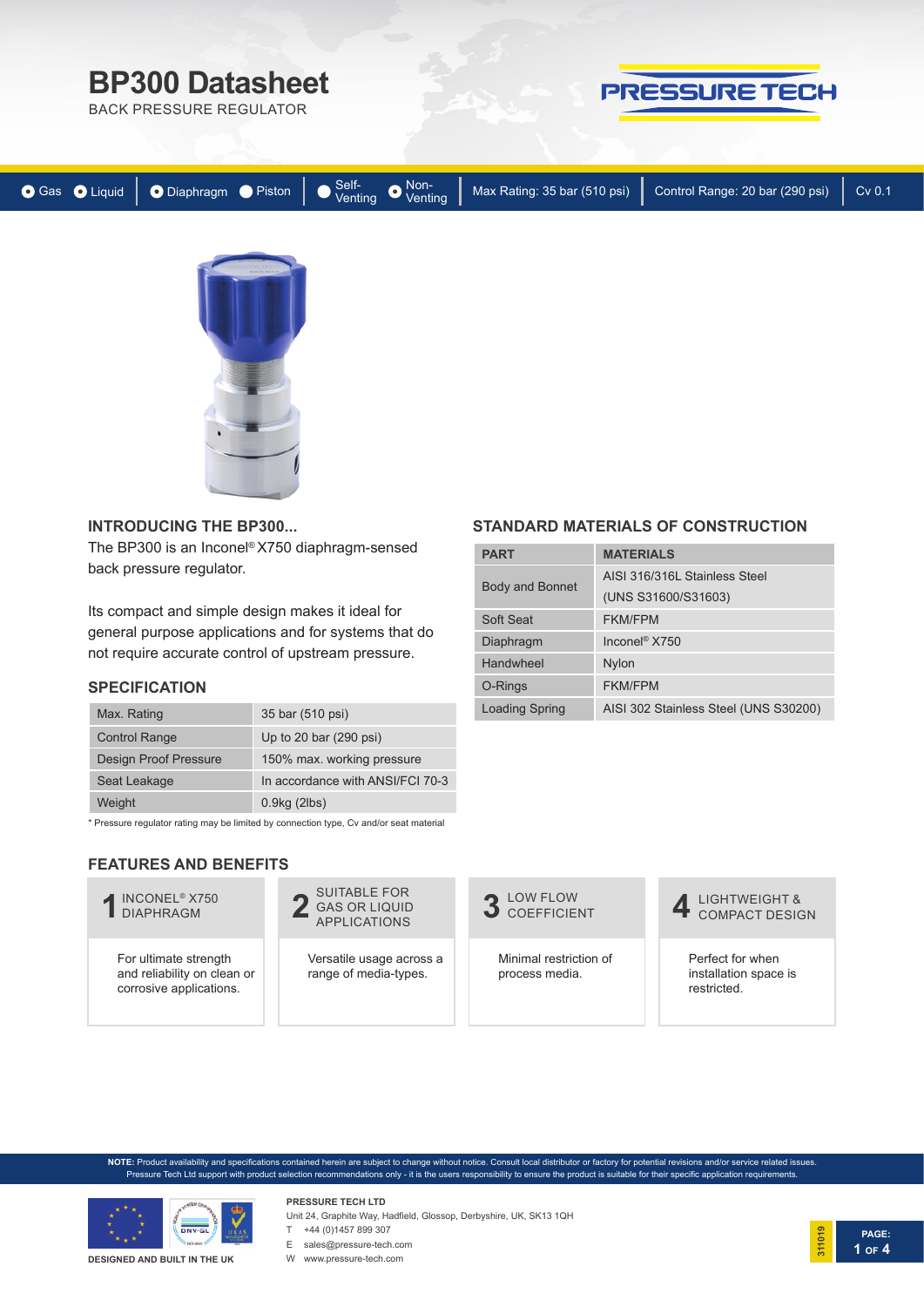

## **DRAWINGS AND INSTALLATION DIMENSIONS**

Dimensions shown for 1/4" NPT option - please contact the office for additional connections options.



### *Note:*

All gauge ports are 1/4" NPT as standard.

**NOTE:** Product availability and specifications contained herein are subject to change without notice. Consult local distributor or factory for potential revisions and/or service related issues. Pressure Tech Ltd support with product selection recommendations only - it is the users responsibility to ensure the product is suitable for their specific application requirements.

**PAGE:**

**2 OF 4**

**311019**



**DESIGNED AND BUILT IN THE UK**

Unit 24, Graphite Way, Hadfield, Glossop, Derbyshire, UK, SK13 1QH

- **PRESSURE TECH LTD** T +44 (0)1457 899 307
- E sales@pressure-tech.com
- W www.pressure-tech.com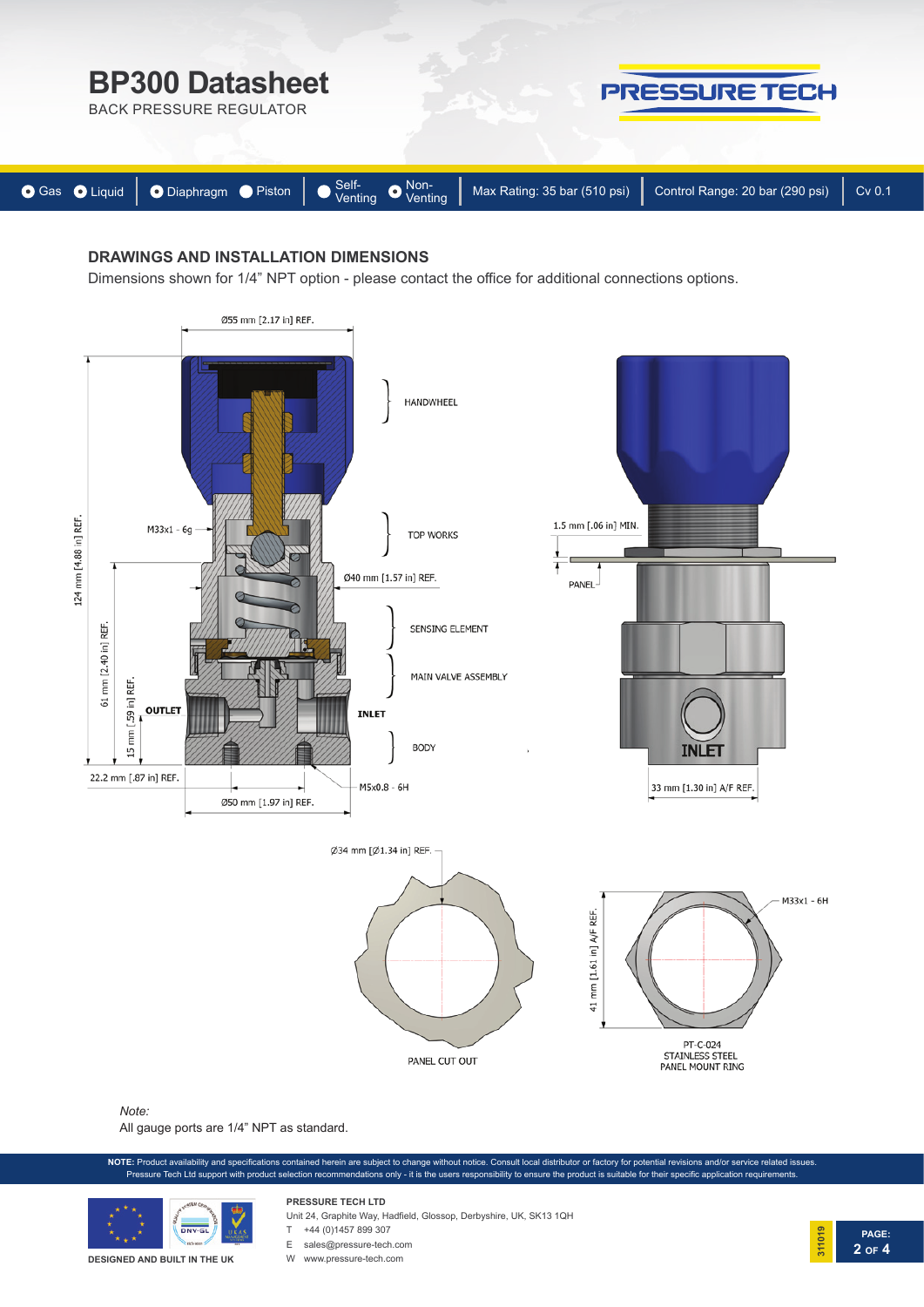

# **FLOW CURVE**

Please contact the office for further information.





*Note:* 

Additional porting configurations are available - please contact the office for further information.

**NOTE:** Product availability and specifications contained herein are subject to change without notice. Consult local distributor or factory for potential revisions and/or service related issues. Pressure Tech Ltd support with product selection recommendations only - it is the users responsibility to ensure the product is suitable for their specific application requirements.



**PRESSURE TECH LTD** Unit 24, Graphite Way, Hadfield, Glossop, Derbyshire, UK, SK13 1QH

T +44 (0)1457 899 307 E sales@pressure-tech.com

W www.pressure-tech.com